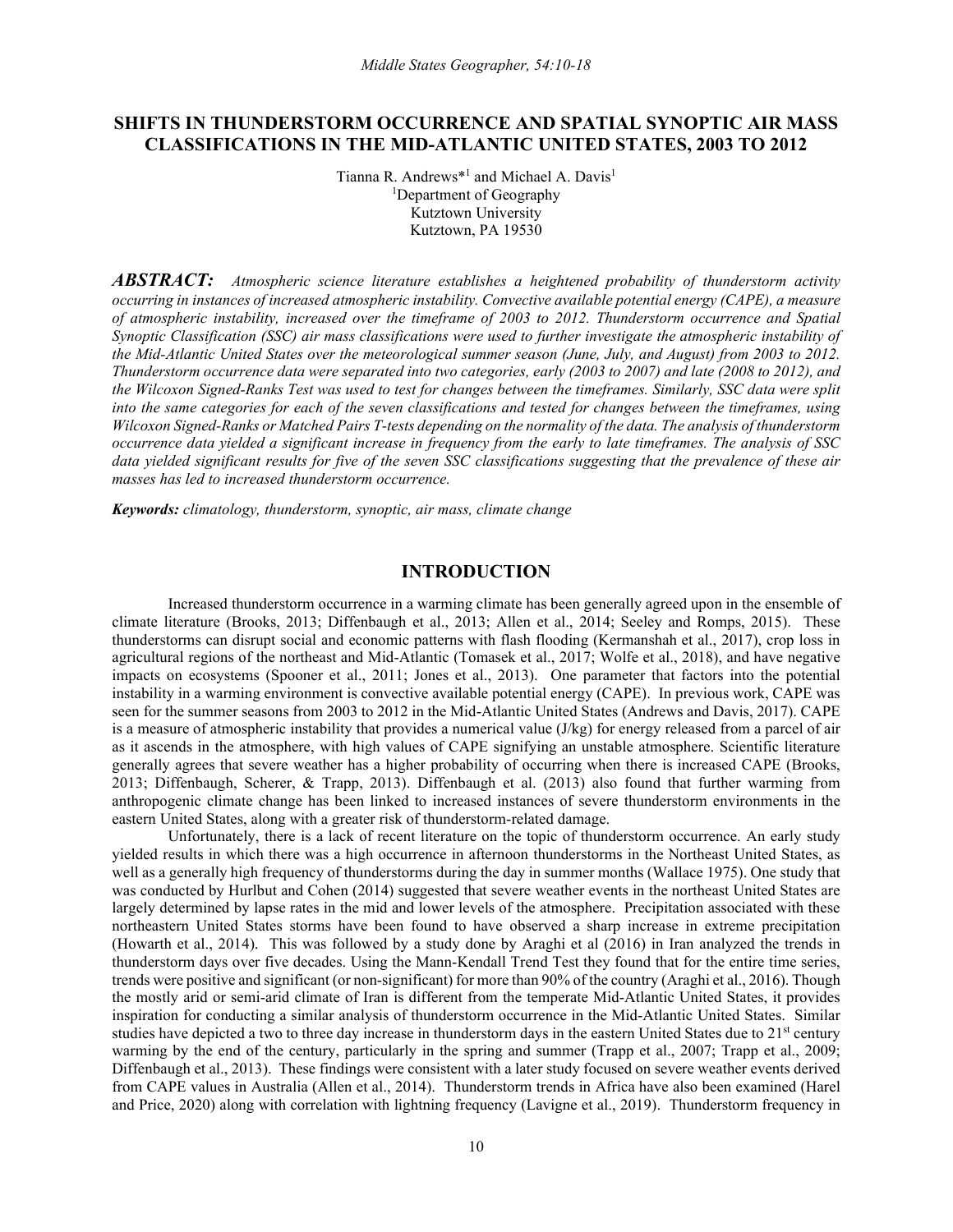a warming climate was a central topic to a recent study (Taszarek et al., 2021) that also evaluated whether North American trends could be assumed for other continents.

In addition to thunderstorm occurrence, the type of air mass present over a region can provide greater clarity to the behavior of the atmosphere. The first iteration of the Spatial Synoptic Classification (SSC) was created in the 1990s with the intention of creating a scheme in which subtle patterns, too subtle to affect the whole climate record, could be recognized (Kalkstein, Sheridan, & Graybeal, 1998). When Kalkstein et al. (1998) published this paper using the first SSC, they intended for it to be used as a synoptic climatological tool for climate change research. Thus, the SSC appears to be a great tool for assessing climatic trends in the Mid-Atlantic United States. The SSC provides an air mass-based approach to assessing atmospheric instability in the Mid-Atlantic United States. It classifies air masses based on surface observations of temperature, dew point, wind, pressure, and cloud cover (Kalkstein et al., 1996; Sheridan, 2002). Araghi et al. (2016) noted that most of the thunderstorm occurrences in Iran took place in regions that were the main pathways for synoptic pressure systems to enter the country.

The SSC has been utilized previously, primarily to understand the characteristics of the air or to supplement cross-disciplinary research in relation to climate science (Dixon et al., 2016). Hondula and Davis (2011), using the SSC, found a decrease in winter transition (TR) frequency patterns in the United States and further noted that transition frequency patterns can be associated with cyclonic (low pressure) and anticyclonic (high pressure) activity. Vanos and Cakmak (2014) similarly found significant decreases in transition (TR) air mass frequencies in Canada for both winter and summer seasons. Vanos and Cakmak (2014) also found an increase in moderately moist (MM) and dry moderate (DM) air mass types in all climate zones for summer and winter, as well as a large increase in the moist tropical (MT) air mass in the summer. Even after years with the SSC, Dixon et al. (2016) note that the SSC provides a great opportunity for climate-change research through the lens of synoptic climatology, yet it is "under-utilized".

This paper aims to assess how the atmosphere over the Mid-Atlantic region of the United States has evolved over in terms of atmospheric instability and trends in prevalence of air masses which, in turn, would lead to increased thunderstorm frequency.

# **METHODS**

#### **Thunderstorm Occurrence**

Summer (June, July, August) average days with thunderstorms data was collected from the National Oceanic and Atmospheric Administration's Local Climatological Data Reports for each of 18 weather stations in the Mid-Atlantic United States from 2003 to 2012 (National Centers for…, 2018). Mean monthly CAPE data was collected from the National Center of Atmospheric Research Earth Systems Research Laboratory from 2003 to 2012. This tenyear period was utilized due to the limitations in CAPE availability. While the ten-year window is not ideal, the authors hope it will show trends in atmosphere instability over this important region of the United States. While other variables have a robust range and with the spirit of examining CAPE data in this research, that was the motivation for facilitating the reduced temporal period. The Mid-Atlantic was defined as New York, Pennsylvania, New Jersey, Delaware, and Maryland. The 18 weather stations were divided among the states as follows: seven in New York, seven in Pennsylvania, two in New Jersey, one in Delaware, and one in Maryland (Figure 1). Table 1 shows the list of weather stations and the data after being processed into two groups: early (2003 to 2007) and late (2008 to 2012). This step was to ensure the data were in a proper format for a matched-pairs test later in the analysis.

A Shapiro-Wilk test was run in SPSS to test the dataset for normality, with significance accepted at p < 0.05. The dataset showed significant difference from normality, seen in Table 2, so the Wilcoxon Signed-Ranks test was used to determine any changes in the dataset. The null hypothesis  $(H<sub>0</sub>)$  for the test was the early (2003 to 2007) frequencies of days with thunderstorms did not differ significantly from the late (2008 to 2012) frequencies of days with thunderstorms. The alternative hypothesis  $(H_A)$  for the test was that the early frequencies of days with thunderstorms differed significantly from the later frequencies of days with thunderstorms for the Mid-Atlantic United States. Significance of results was accepted at  $p < 0.05$ .

## **Spatial Synoptic Classification**

The SSC data was collected from Sheridan's online SSC archive. Daily SSC data was collected over the period of 2003-2012 based on surface observations of temperature, dew point, wind, pressure, and cloud cover and yields the following breakdown of air masses/weather types:

The temporal period aligned with the CAPE data and provided additional insight into the instability with the prevalent air mass. These SSC types were compared against days with thunderstorm data from the National Ocean and Atmospheric Administration's Local Climatological Data Reports for each of 18 weather stations in the Mid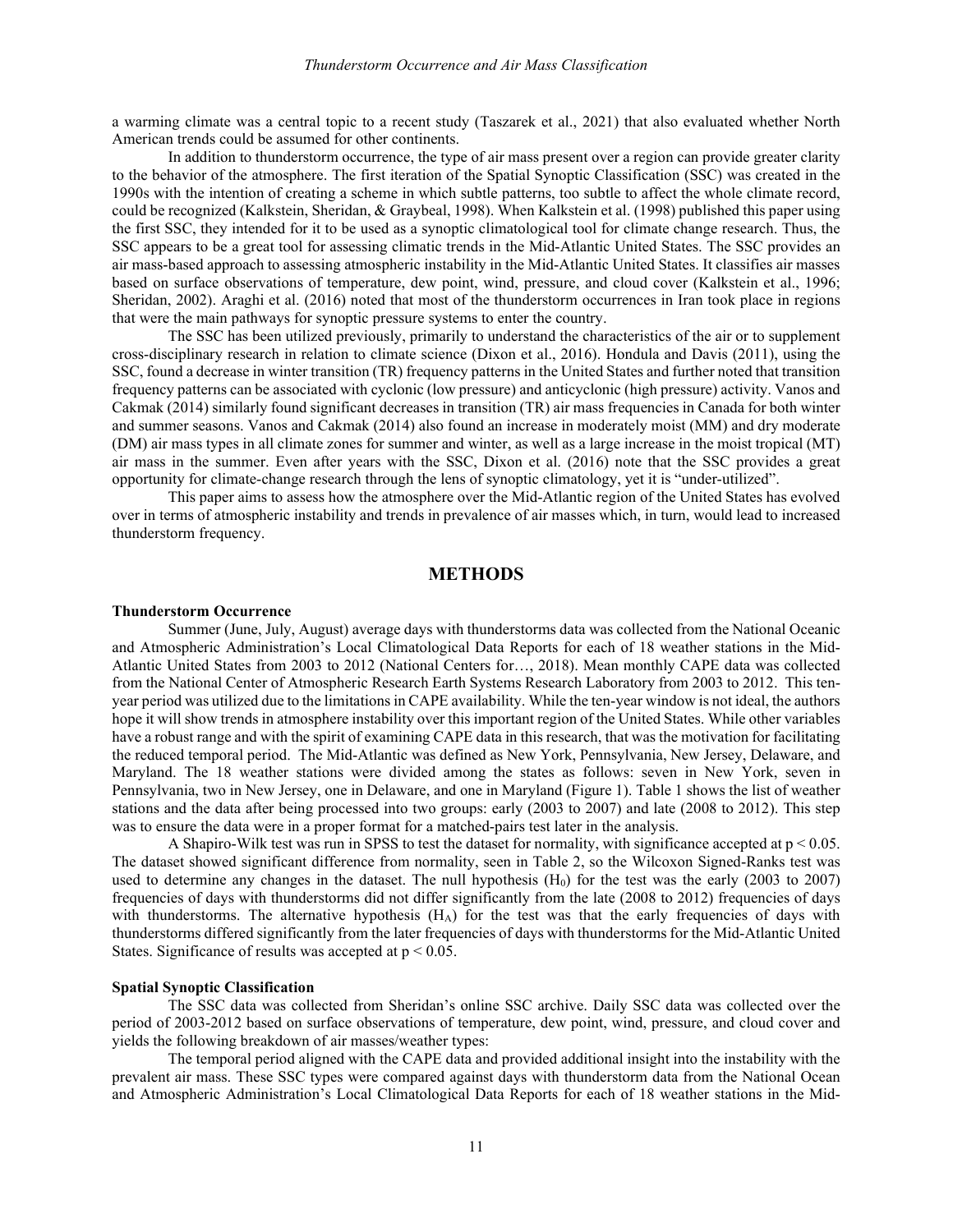Atlantic United States from 2003 to 2012. Counts of days with each of the seven air mass types were collected for the meteorological summer season for each station from 2003 to 2012 (Table 3).



**Figure 1.** Station locations for the Mid-Atlantic region.

**Table 1.** Averaged days with thunderstorms values for early and late subgroups for each weather station in the Mid-Atlantic United States: 2003 to 2012.

| <b>Station</b>      | Early (2003 to 2007) | Late (2008 to 2012) |
|---------------------|----------------------|---------------------|
| Allentown [ABE]     | 8.4                  | 5.8                 |
| Erie [ERI]          | 12.0                 | 13.2                |
| Harrisburg [MDT]    | 4.2                  | 20.8                |
| Philadelphia [PHL]  | 19.6                 | 17.8                |
| Pittsburgh [PIT]    | 21.6                 | 19.0                |
| Wilkes-Barre [AVP]  | 7.2                  | 7.6                 |
| Williamsport [IPT]  | 14.6                 | 17.4                |
| Atlantic City [ACY] | 4.2                  | 5.8                 |
| Newark [EWR]        | 15.2                 | 18.2                |
| Wilmington [ILG]    | 11.8                 | 14.0                |
| Baltimore [BWI]     | 17.8                 | 19.4                |
| Albany [ALB]        | 11.6                 | 16.8                |
| Binghamton [BGM]    | 13.2                 | 14.4                |
| Buffalo [BUF]       | 16.0                 | 19.6                |
| Islip [ISP]         | 11.6                 | 16.0                |
| New York [JFK]      | 13.6                 | 15.8                |
| Rochester [ROC]     | 16.6                 | 19.8                |
| Syracuse [SYR]      | 14.4                 | 18.0                |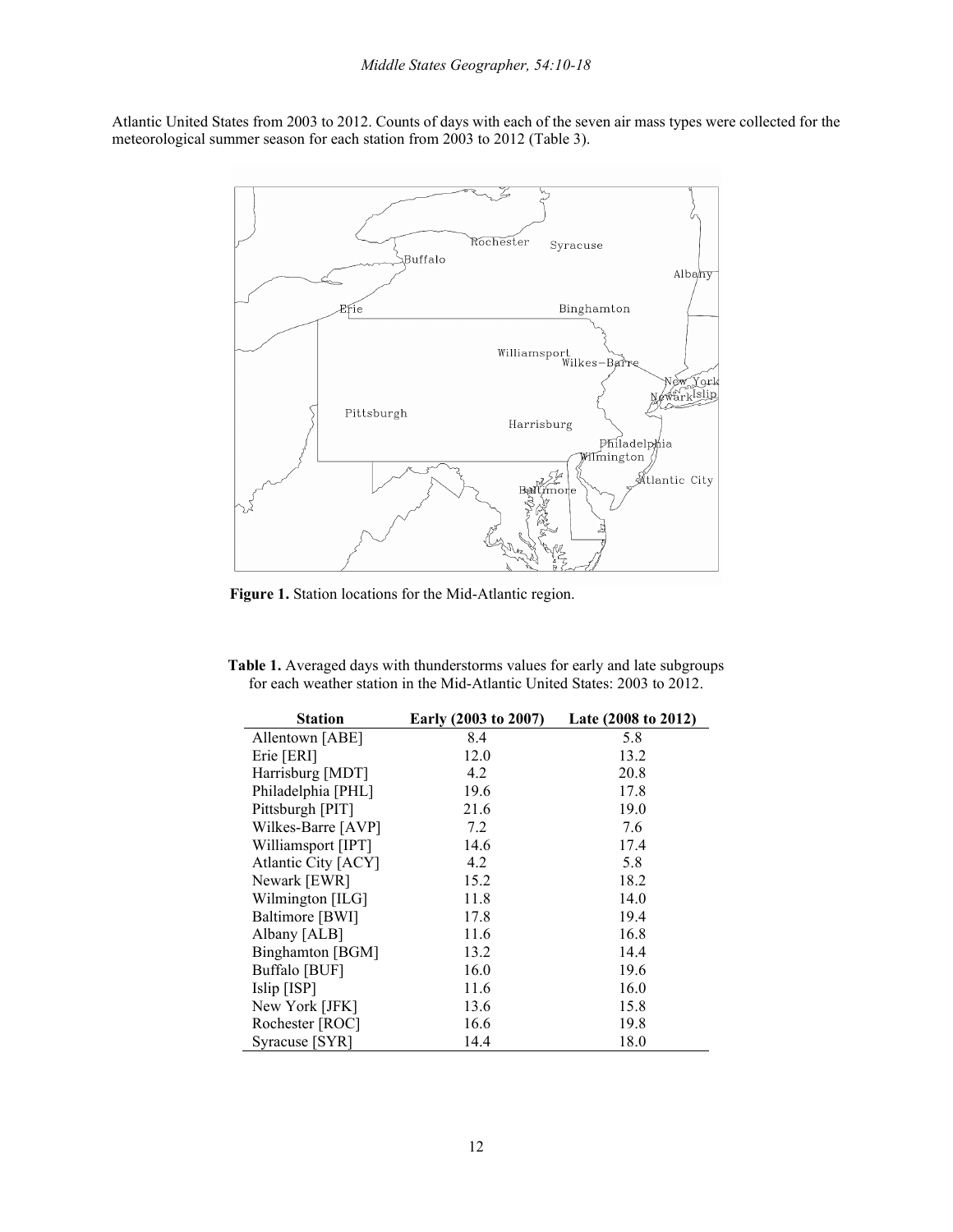| Table 2. Shapiro-Wilk normality test for days with thunderstorms data |
|-----------------------------------------------------------------------|
| for the Mid-Atlantic United States: 2003 to 2012.                     |

|                         | <b>Statistic</b> | df |      |
|-------------------------|------------------|----|------|
| Days with Thunderstorms | 0.934            | 36 | .034 |

**Table 3.** Breakdown of the weather types specified in the Spatial Synoptic Classification scheme (Sheridan, 2002)

| Dry Polar (DP)             | Cool or cold, dry air with little to<br>no cloud cover          | Northern Canada and Alaska                             |
|----------------------------|-----------------------------------------------------------------|--------------------------------------------------------|
| Dry Moderate (DM)          | Mild and dry                                                    | No conventional source region                          |
| Dry Tropical (DT)          | Associated with the hottest,<br>sunniest, and driest conditions | Deserts of southwestern USA and<br>northwestern Mexico |
| <b>Moist Polar (MP)</b>    | Cool, cloudy, and humid                                         | North Pacific and North Atlantic<br>Oceans             |
| <b>Moist Moderate (MM)</b> | Cloudy, but warmer and more<br>humid than MP air                | No conventional source region                          |
| <b>Moist Tropical (MT)</b> | Warm and very humid, partly<br>cloudy in the summer             | Gulf of Mexico and tropical<br>Atlantic Ocean          |
| <b>Transition (TR)</b>     | indicates when one weather type<br>changes to another           | N/A                                                    |

For each weather station, counts of each air mass type were separated into two subgroups, Early (2003 to 2007) and Late (2008 to 2012), and then averaged. This resulted in each weather station having a single value for each subgroup for each of the seven air mass types. A Shapiro-Wilk test for normality was conducted on the data associated with each air mass category (Table 4). The test indicated that the data for Moist Tropical (MT), Moist Moderate (MM), Moist Polar (MP), and Dry Moderate (DM) air masses followed the normal distribution. With significance accepted at  $p \le 0.05$ , the data for the Dry Tropical (DT), Dry Polar (DP), and Transition (TR) types did not follow the normal distribution.

|                            | <b>Statistic</b> | df | D    |
|----------------------------|------------------|----|------|
| <b>Moist Tropical (MT)</b> | 0.971            | 36 | .464 |
| <b>Moist Moderate (MM)</b> | 0.972            | 36 | .488 |
| Moist Polar (MP)           | 0.955            | 36 | .145 |
| <b>Dry Tropical (DT)</b>   | 0.807            | 36 | .000 |
| Dry Moderate (DM)          | 0.954            | 36 | .142 |
| Dry Polar (DP)             | 0.928            | 36 | .022 |
| <b>Transition (TR)</b>     | 0.885            | 36 | .001 |

**Table 4.** Shapiro-Wilk test for normality for each of the seven air mass types from 2003 to 2012 in the Mid-Atlantic United States

A Matched-Pairs T-test was used to analyze the normally distributed data. The null hypothesis  $(H_0)$  was that there is no change in the counts of days for MT, MM, MP, or DM air mass types from the Early to the Late years of the timeframe. The alternate hypothesis ( $H_A$ ) for MT, MM, MP, and DM air was that there is a difference in the counts of days with these air masses from the Early to the Late years of the timeframe. Significance of results was accepted at  $p \leq 0.05$ .

The Wilcoxon Signed-Ranks Test is a nonparametric equivalent to the Matched-Pairs T-test and was used to analyze the data that did not fit the normal distribution. The null hypothesis  $(H_0)$  was that there is no change in the counts of days with DT, DP, or TR air mass types from the Early to the Late years of the timeframe. The alternate hypothesis (HA) was that there is a difference in DT, DP, and TR air mass types from the Early to the Late years in the timeframe. Significance of results was accepted at  $p \le 0.05$ .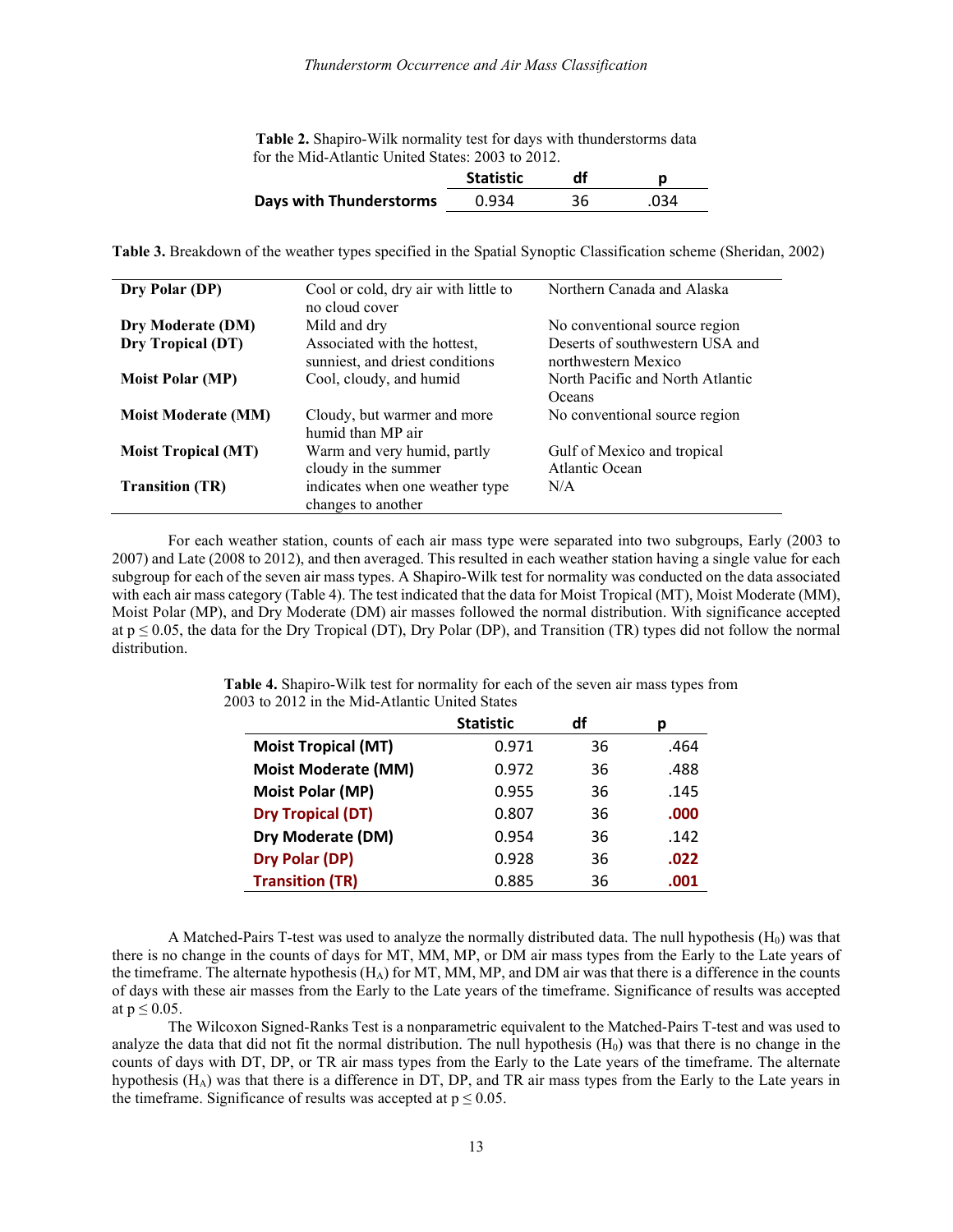# **RESULTS**

## **CAPE**

Surface based CAPE plots are presented in Figure 2. There appears to be a general increase in CAPE values over West Virginia, Delaware, and Maryland suggesting that atmospheric profiles in the southern peripheries of the study area could be more unstable. Especially high values across these states can be observed in 2003, 2009, and 2012. Other years, such as 2004, 2005, and 2010 contain rather steep gradients in CAPE across these states. There was no large discernable trend in CAPE values across Pennsylvania and New York, most likely due to lower temperatures further north. In New Jersey, CAPE seemed to be higher toward the southern end of the state and higher toward the northern end of the state. It's possible the state's proximity to the ocean could be having this effect.



**Figure 2.** *Summer surface-based CAPE plots for a) 2003, b) 2004, c) 2005, d) 2006, e) 2007, f) 2008, g) 2009, h) 2010, i) 2011, and j) 2012.*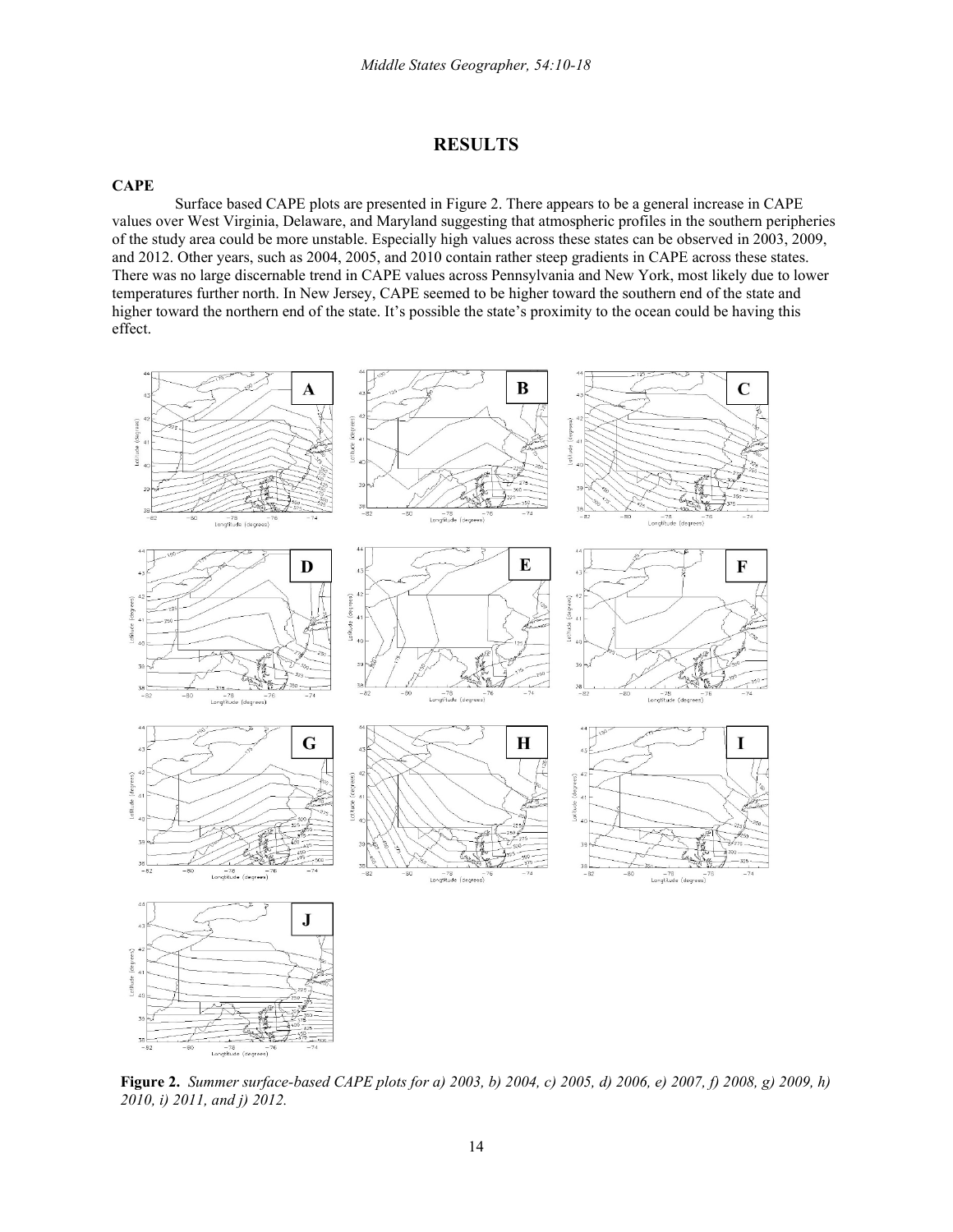Generally low observed values of surface-based CAPE were found during the 2007, 2008, 2010, and 2011 summers. These summers correspond with La Nina events suggesting a possible link between the lack of instability present in the Mid-Atlantic with this global scale oscillation. While it is generally agreed that La Nina causes more severe weather in the continental United States (Heaton et. al, 2011; Mannshardt and Gilleland, 2013; Gilleland et al., 2013), our result would suggest the environment is not conducive for deep convection during these years. It is possible that some other synoptic scale phenomenon may influence the observed pattern.

### **Thunderstorm Occurrence**

The Wilcoxon Signed-Ranks Test yielded significant results for the days with thunderstorms data. There were significantly more days with thunderstorms in the Late timeframe than the Early timeframe ( $Z = -2.636$ , p  $\lt$ .01, Table 5).

| Table 5. Wilcoxon Signed-Ranks Test on the Late (2008 to 2012) - Early (2003 to     |  |
|-------------------------------------------------------------------------------------|--|
| 2007) categories for days with thunderstorm data in the Mid-Atlantic United States. |  |

| 2007) calegories for days with thunderstorm data in the iving relative Omica Blaces. |     |           |                     |          |              |
|--------------------------------------------------------------------------------------|-----|-----------|---------------------|----------|--------------|
|                                                                                      | N   | Mean Rank | <b>Sum of Ranks</b> |          | p (2-tailed) |
| <b>Negative Ranks</b>                                                                | - 3 | 8.33      | 25.00               | $-2.636$ | .008         |
| <b>Positive Ranks</b>                                                                | 15  | 9.73      | 146.00              |          |              |

#### **Spatial Synoptic Classification**

The Matched-Pairs test results were not significant for the MT air mass type (t = -1.218, df = 17, p = .240, Table 6). The results for the MM air mass type were also not significant (t = -1.628, df = 17, p = .122, Table 6). There were significantly fewer days with the MP air mass type in the Late timeframe than in the Early timeframe  $(t = -7.231,$  $df = 17$ ,  $p < 0.01$ , Table 6). Lastly, there were significantly more days with the DM air mass type in the Late timeframe than the in the Early timeframe ( $t = 5.165$ ,  $df = 17$ ,  $p < .01$ , Table 6).

**Table 6.** Matched-Pairs T-test on the Early (2003 to 2007) and Late (2008 to 2012) categories for MT, MM, MP, and DM air mass types.

|                           | t        | df | p (2-tailed) |
|---------------------------|----------|----|--------------|
| <b>MT Late - MT Early</b> | $-1.218$ | 17 | .240         |
| <b>MM Late - MM Early</b> | $-1.628$ | 17 | .122         |
| <b>MP Late - MP Early</b> | $-7.231$ | 17 | .000         |
| <b>DM Late - DM Early</b> | 5.165    | 17 | .000         |

The Wilcoxon Signed-Ranks Test yielded significant results for the DP, DT, and TR air mass data. There were significantly fewer days with the DP air mass type in the Late timeframe than in the Early timeframe  $(Z = -3.628,$  $p < .01$ , Table 7). There were significantly more days with the DT air mass type in the Late timeframe than in the Early timeframe  $(Z = -3.238, p < .01,$  Table 7). There were also significantly more days with the TR air mass type in the Late timeframe than in the Early timeframe  $(Z = -2.168, p = .030,$  Table 7).

## **DISCUSSION AND CONCLUSION**

The Wilcoxon Signed-Ranks test yielded significant results for thunderstorm occurrence; thus, the null hypothesis of no change was rejected. The sum of positive ranks was much larger than the sum of negative ranks, suggesting an increased frequency in days with thunderstorms from the Early timeframe to the Late timeframe. While a different method was employed in the Araghi et al. (2016) study, similar results were found in that thunderstorm occurrence was increasing over the timeframe studied. It is interesting that increased thunderstorm occurrence was found in two different climates.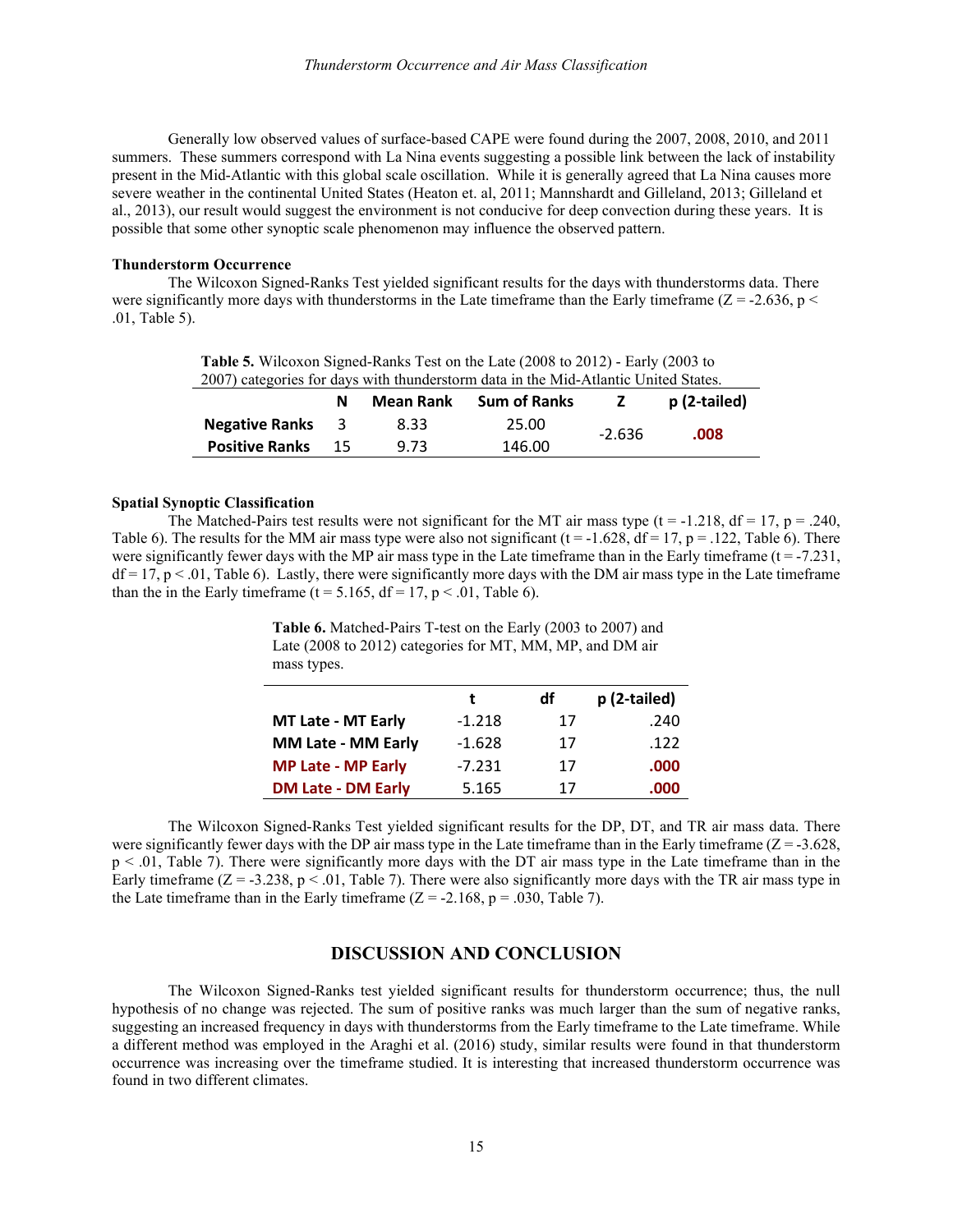|                       | N  | <b>Mean Rank</b> | <b>Sum of Ranks</b> | Z        | p (2-tailed) |
|-----------------------|----|------------------|---------------------|----------|--------------|
| DT Late - DT Early    |    |                  |                     |          |              |
| <b>Negative Ranks</b> | 1  | 3.00             | 3.00                | $-3.238$ | .001         |
| Positive Ranks 14     |    | 8.36             | 117.00              |          |              |
| DP Late - DP Early    |    |                  |                     |          |              |
| Negative Ranks 17     |    | 9.00             | 153.00              | $-3.628$ | .000         |
| <b>Positive Ranks</b> | 0  | 0.00             | 0.00                |          |              |
| TR Late - TR Early    |    |                  |                     |          |              |
| <b>Negative Ranks</b> | 3  | 6.00             | 18.00               | $-2.168$ | .030         |
| <b>Positive Ranks</b> | 11 | 7.91             | 87.00               |          |              |

**Table 7.** Wilcoxon Signed-Ranks Test on the Early (2003 to 2007) and Late (2008 to 2012) categories for DT, DM, and TR air mass categories.

The Matched-Pairs T-test yielded non-significant results for the MT air mass type, thus the null hypothesis of no change was not rejected. It would appear that the number of days with the MT air mass type were consistent over the entire timeframe for the Mid-Atlantic United States. With the agreement in scientific literature that severe weather has a higher probability of occurring when there is increased CAPE, and that warmer and more humid air are associated with higher CAPE, it is interesting that there were no significant results for the MT air mass, which provides the warm and humid air that can perpetuate high CAPE environments (Brooks, 2013; Diffenbaugh et al., 2013). Vanos and Cakmak (2014) found a large increase in MT air masses in the summer for Canada, especially over large population centers. While the Mid-Atlantic United States it nowhere near as far north, the data for this study focused on the summer season and came primarily from weather stations located within large population centers. Perhaps looking at the individual factors used to classify the MT air mass type would yield more information than simply looking at its frequency. Kalkstein et al. (1998) found that the MT air mass type had statistically significant increases in summer mean daily dew point changes in the northeastern United States. Since the SSC scheme utilizes surface observations of temperature, dew point, wind, pressure, and cloud cover, more information may be gleaned from looking at observational data and comparing it to the thresholds used to classify particular air mass types, such as Kalkstein et al. (1998) did when developing the SSC.

Similar to the MT air mass type, the Matched-Pairs T-test yielded non-significant results for the MM air mass type which means the null hypothesis of no change was not rejected. Interestingly, Vanos and Cakmak (2014) found an increase in summer MM frequencies in Canada for all climate zones. Though not as extreme as the MT air mass type, the MM air mass type is warm and humid which also makes it influential in heightening CAPE, and therefore increasing atmospheric instability. Understanding the MM air mass type in relation to atmospheric instability and climate change may require analysis of the surface observations, as was suggested for the MT air mass type.

The Matched-Pairs analysis of the MP air mass type yielded significant results in which the MP type was less frequent in later years (2008 to 2012), which supports the alternate hypothesis. This conclusion is supported by Vanos and Cakmak (2014), in which the MP air mass type was found to be declining in Canada in the summer season. With anthropogenic climate change and its link to heightened CAPE, it makes sense that such a cool air mass type would not be as common, especially when a decrease in this type was found in Canada, both further north than the Mid-Atlantic United States and closer to the MP air mass's source region (Andrews and Davis, 2017; Diffenbaugh et al., 2013; Kalkstein et al., 1998). Overall, these results are supported in scientific literature.

The Matched-Pairs analysis also yielded significant results for the DM air mass type, in which DM days were more frequent in the later years of the time frame. This result supports the alternative hypothesis. Vanos and Cakmak (2014) observed something similar; the DM air mass type was becoming more frequent in all climate zones for the summer season in Canada. Similarly, the Wilcoxon Signed-Ranks Test yielded significant results for the DT air mass type where the air mass type was more frequent in the later years. This air mass is associated with the sunniest, driest, and hottest conditions, which is not as conducive as the MT or MM air mass types to the observed increase in CAPE in recent work and the above findings of increased thunderstorm occurrence (Andrews and Davis, 2017). With the general increase in CAPE values across the southern peripheries of the region, it would appear as increased instability in these locations would promote enhanced uplift for thunderstorm potential. With anthropogenic climate change, the increase in air masses that are warm/hot is not surprising, but the increase in dry air mass types may lead to avenues for future research. It is worth considering not only the air masses in place during thunderstorm days, but at the air masses in place a few days before and/or after the thunderstorm day. Abundant middle-latitude precipitation is found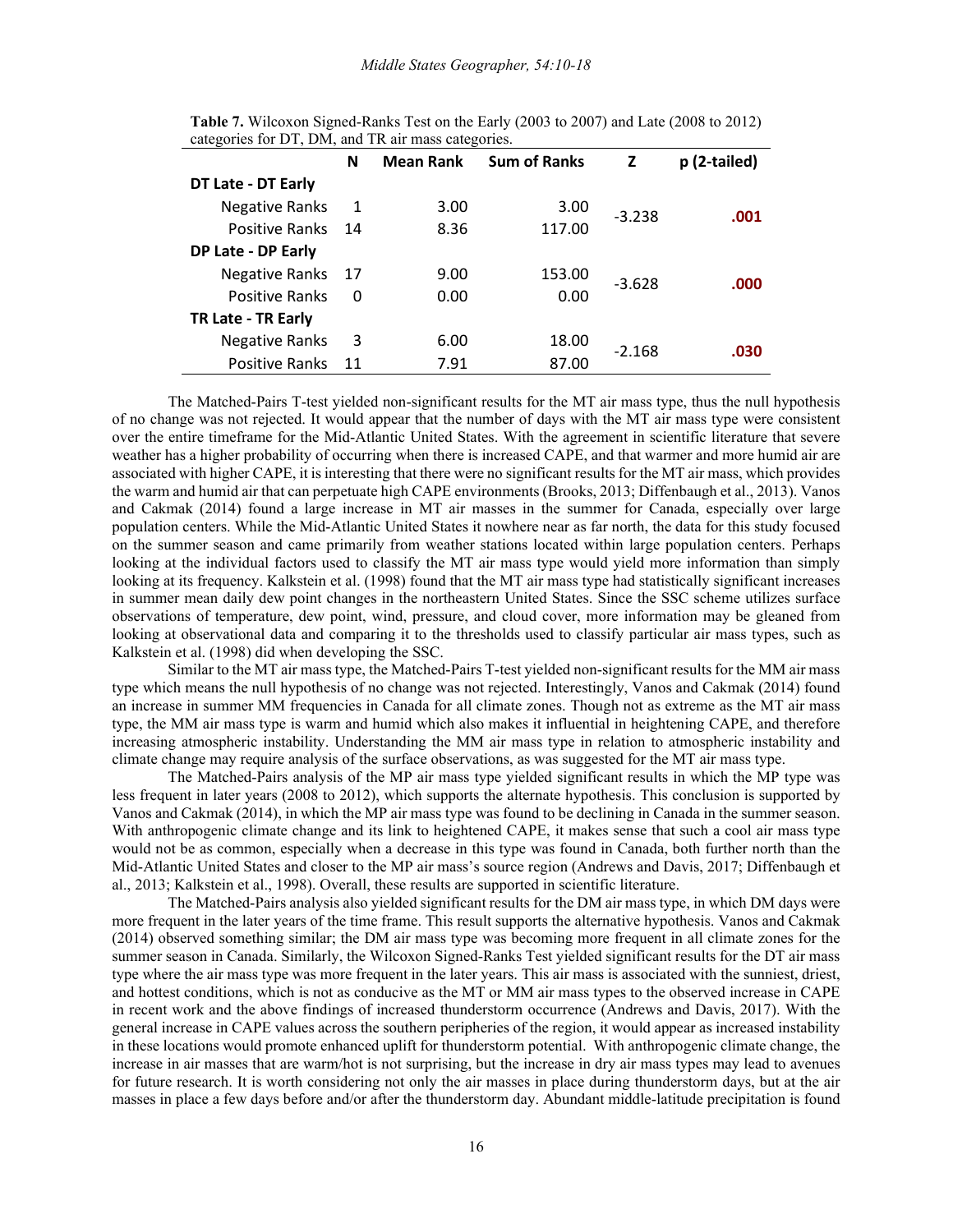along boundaries of air masses rather than in the center, and, in Iran, a lot of thunderstorm occurrences were in pathways for synoptic pressure systems (Hondula and Davis, 2011; Araghi et al., 2016). This indicates that the movement and mixing of such air masses may be just as crucial to the formation of severe thunderstorm environments as the conditions associated with the air mass itself.

The Wilcoxon Signed-Ranks analysis also yielded significant results for both TR and DP air mass types. The TR air mass type was more frequent in the later years of the timeframe while the DP air mass type was less frequent. The alternate hypothesis is supported by these results; there is significant change in the frequency of these air masses from the early years to the later years of the timeframe. The results for the TR air mass ties in with the importance of mixing air to the formation of environments conducive to severe weather and precipitation. Recent literature seems to point to a decreasing trend in TR days (Hondula and Davis, 2011; Vanos and Cakmak, 2014). Additionally, Hondula and Davis (2011) indicate that TR frequency patterns can be linked to cyclonic and anticyclonic activity. This significant increase in TR days in the Mid-Atlantic United States may have something to do with the significant increase in thunderstorm days as well as the heightened CAPE seen from 2003 to 2012. Lastly, Vanos and Cakmak (2014) observed a strong significant decrease in the DP air mass type in both winter and summer seasons in Canada, which is consistent with the findings of this study.

From these results, there are two avenues for continuing this research in the future. Looking into the air masses in place on a thunderstorm day as well as the air masses that were present in days prior to and after that thunderstorm day may indicate what air masses are contributing more to the formation of severe weather environments. Another avenue for future research is comparing observed conditions to the thresholds used to classify air mass types. For example, a day may be classified MT, but how far is the observed temperature to the minimum temperature associated with classifying this air mass? If there is a large difference, and if a larger difference is becoming more frequent, it may be a way to assess warming. Additionally, Wallace (1975) primarily looked at the time of day for thunderstorm occurrence, not the change over a timeframe, so it would be interesting to expand the timeframe for these analyses and see how the results may change when looking at a larger range of years. Understanding climate change at the synoptic scale can provide a much more localized view to such a large, global problem.

#### **REFERENCES**

Allen, J.T., D.J. Karoly, and K.J. Walsh, 2014. Future Australian Severe Thunderstorm Environments. Part II: The Influence of a Strongly Warming Climate on Convective Environments. *Journal of Climate*, 27(10), 3848–3868 Andrews, T. R. and M. Davis, 2017: *Assessment of Mid-Atlantic Atmosphere Instability, 2003 to 2012* (unpublished undergraduate research). Kutztown University of Pennsylvania.

Araghi, A., J. Adamowski, and M.R. Jaghargh, 2016: Detection of trends in days with thunderstorms in Iran over the past five decades. *Atmospheric Research, 172-173*, 174-185.

Brooks, H. E. 2013: Severe thunderstorms and climate change. *Atmospheric Research.* 123*,* 129-138.

Diffenbaugh, N. S., M. Scherer, and R.J. Trapp, 2013: Robust increases in severe thunderstorm environments in response to greenhouse forcing. *Pro. Nat. Acad. Sci.* 110(41), 16361 – 16366.

Dixon, P. G., M. Allen, S.M. Gosling, D.M. Hondula, V. Ingole, R. Lucas, and J. Vanos, 2016: Perspectives on the Synoptic Climate Classification and its Role in Interdisciplinary Research. *Geography Compass, 10*(4), 147-164. https://doi.org/10.1111/gec3.12264

Gilleland, E., B. G. Brown, and C. M. Ammann, 2013: Spatial extreme value analysis to project extremes of largescale indicators for severe weather. *Environmetrics*, 24, 418–432.

Harel, M. and C. Price, 2020: Thunderstorm Trends over Africa. *Journal of Climate*, 33(7), 2741–2755.

Heaton, M. J., M. Katzfuss, S. Ramachandar, K. Pedings, E. Gilleland, E. Mannshardt-Shamseldin, and R. L. Smith, 2011: Spatio-temporal models for large-scale indicators of extreme weather. *Environmetrics*, 22, 294–303.

Hondula, D. M. and R. E. Davis, 2011: Decline in wintertime air-mass transition frequencies in the USA. *Climate Research, 46,* 121-136. https://www.jstor.org/stable/10.2307/24872317